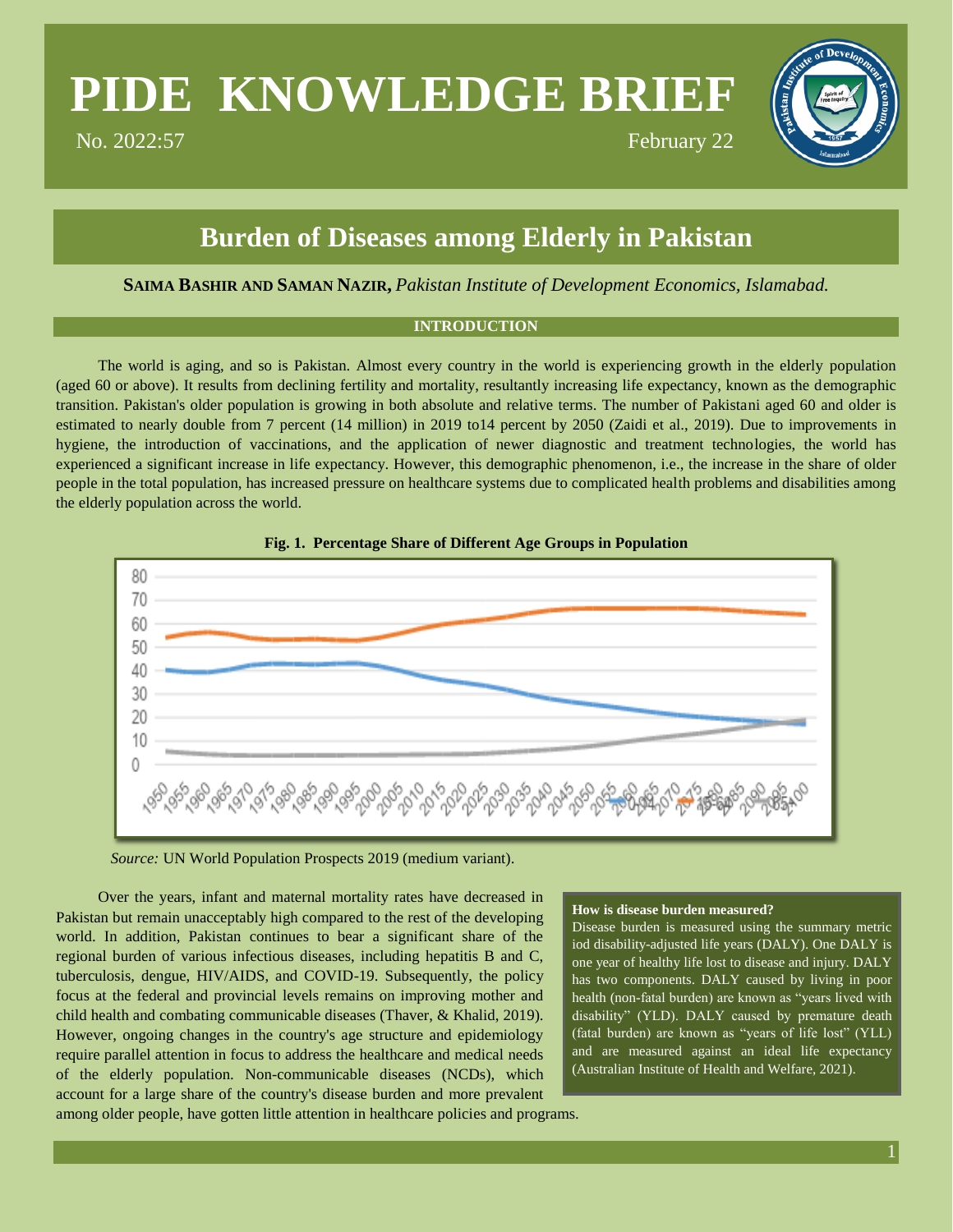A shift in disease patterns has been observed in Pakistan, where non-communicable diseases (NCD) are rising due to changing demographics and lifestyles. It is estimated that NCD accounts for 58 percent of the total deaths in Pakistan. The risk factors include but are not limited to physical inactivity, sodium intake, tobacco use, raised blood pressure, diabetes, obesity, ambient air pollution, and household air pollution (WHO, 2021). The elderly population is more likely to have non-communicable diseases. Among the elderly population, non-communicable illnesses account for a major share of the disease burden in the country. The health needs of the elderly population have been largely ignored in more comprehensive public health and healthcare domains. Due to the insufficient safety nets overall, and particularly in terms of health affordability and accessibility, the elderly population is the most vulnerable group that could be affected by the NCDs in the country. The state can play a major role in creating an age-friendly and enabling environment for old aged population by ensuring that health services are aligned with the health needs (Zaidi et al., 2019). The current brief examines the pattern of diseases among the NCDs for the elderly population in Pakistan.

#### **PREMATURE DEATHS (FATAL BURDEN) ACCOUNTS FOR 80% OF THE BURDEN AMONG ELDERLY**

There is a slight shift from fatal to non-fatal disease burden (80 percent vs. 77 percent) between 2000 and 2019, however, fatal disease burden remains the biggest contributor to total burden among elderly population. Fatal disease burden caused more total disease burden than living with illness or injury (non-fatal burden).

#### **Data**

We analysed results from the Global Burden of Diseases, Injuries, and Risk Factors Study (GBD) 2019, with a focus on the outcome of YLD and YLL among elderly population (aged 55 and above) in Pakistan to inform policy makers about the health needs of elderly men and women. The GBD, which is coordinated by Institute of Health Metrics and Evaluation (IHME) at the University of Washington, is produced by a global network of more than 5000 researchers in 152.



**Fig. 2. Proportion of Fatal and Non-datal Burden of Disease among Elderly: 2000–2019**

#### **NON-COMMUNICABLE DISEASE CAUSE MOST OF THE BURDEN**

NCD accounts for around 85 percent of the total disease burden in 2019 followed by communicable diseases (12 percent) and injuries (3 percent).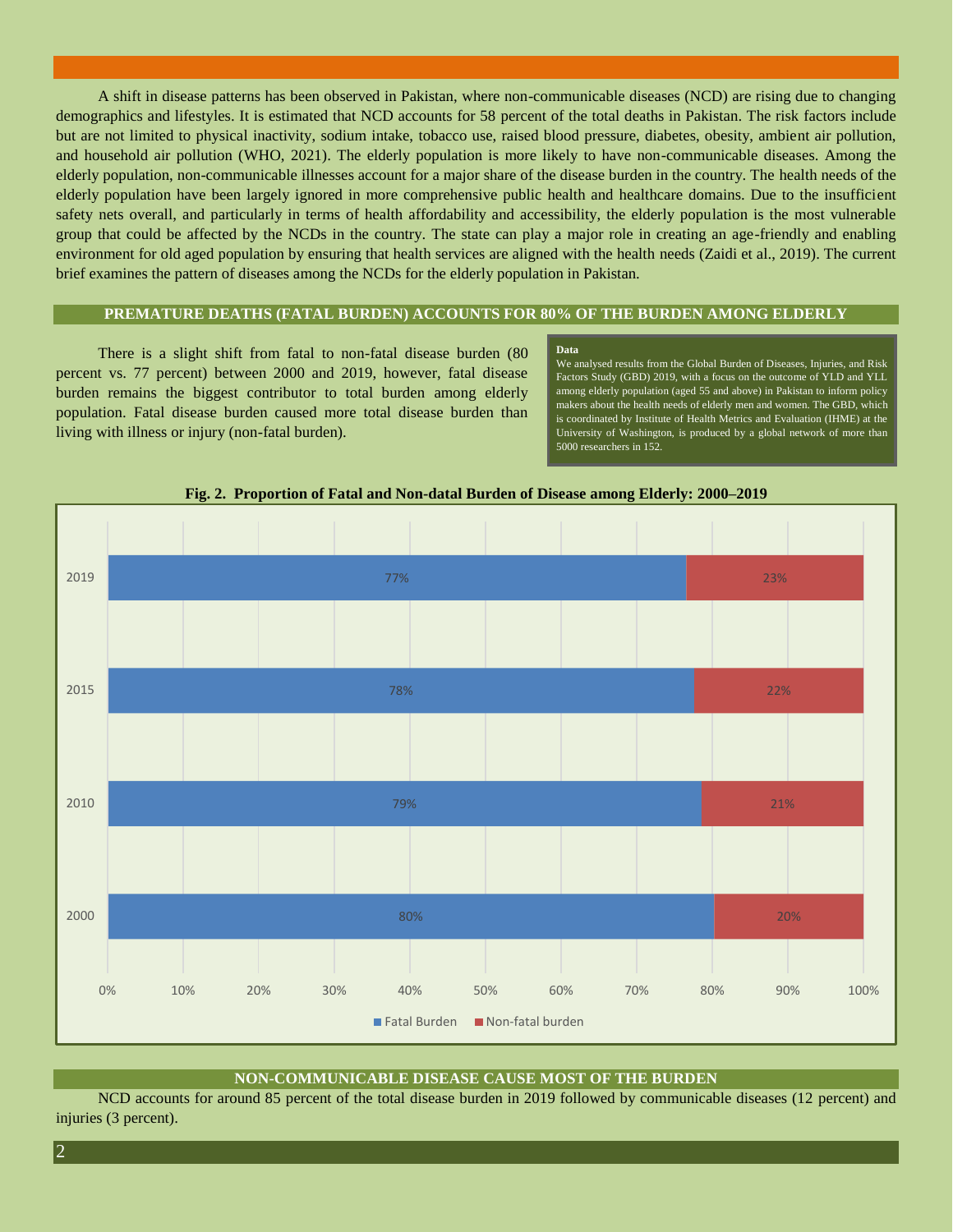



Among different disease groups in NCD, leading groups causing most of the fatal burden are cardiovascular diseases, cancer, chronic respiratory diseases, diabetes and kidney diseases, and digestive diseases contributed most to the total burden among NCD. Chronic or long lasting health conditions are part of these disease groups. Overall, these five disease groups accounted for 80 percent of the total NCD burden. Cardiovascular diseases accounted for more than one third of the total NCD burden.





#### **FATAL NCD BURDEN IS HIGHER FOR MALES**

Elderly males experience more fatal NCD burden than females. In Pakistan, both male and female suffered from cardiovascular diseases, however, the proportion of fatal burden is higher for males. Chronic respiratory diseases are more common among elderly males than females. The proportion of fatal burden due to cancer is almost equal for both gender.